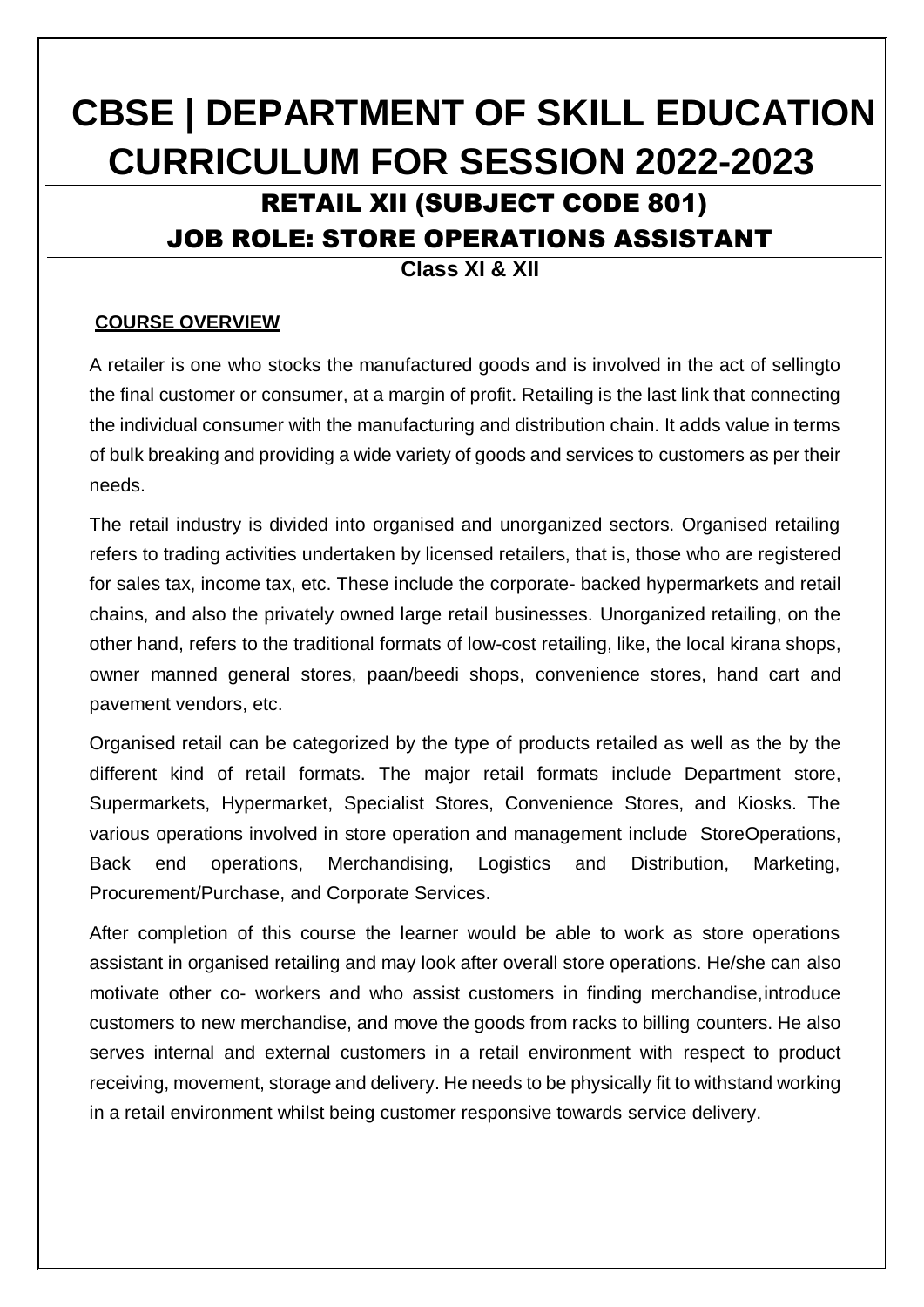## **OBJECTIVES OF THE COURSE:**

In this course, the students will be introduced to the fundamental concepts of Retail Management and the career opportunities available in this field. This course provides an insight to the students regarding various issues associated with store operation, visual merchandising, merchandising, inventory management, retail sales etc. Class participation would be fundamental for the development of transferrable skills.

#### **Followings are the main objectives of this course.**

- To familiarize the students regarding various dimensions of retail management and career opportunities available in these fields.
- To develop practical understanding among the students associated with retailing through classroom discussion/ participation and projects.
- To develop transferrable skills among the students for managing retail operation efficiently so that they could be ready to join the retail industry.
- To provide knowledge to students in concise and understandable format so that students could learn and apply these concepts in their career for the growth.
- To provide brief insight about floor operation, product display, product handling, inventory management and retail sales.

### **SALIENT FEATURES:**

- Retailing involves direct interaction among buyers and sellers.
- Across the world, the number of retail outlet is more than any other forms of the business. India is known as nation of the shop as there are more than 13 million retail outlets in the country.
- Retail business primarily deals with B to C market rather than B to B market. In retailing, sales volume is comparatively large in quantity but lesser in monetary value.
- Location and lay out design of the store are critical success factor for the growth of the store.
- Retail is very localized business and it is in transition phase; mergers, acquisition among the retail firms are taking place across the globe.
- Retailers are developing new business format. On line retailers are growing at very high pace and it is impacting the business of traditional store.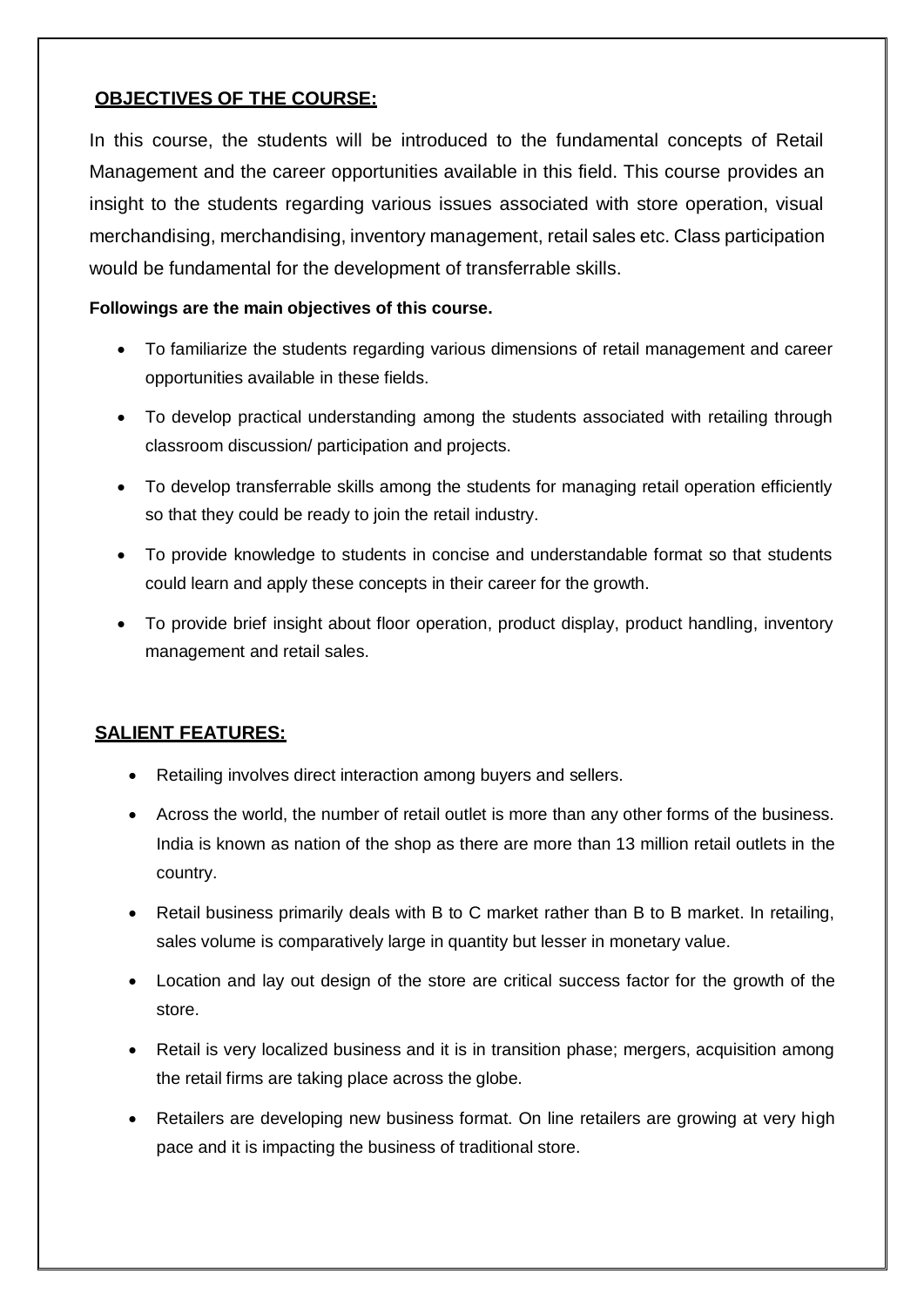# **LIST OF EQUIPMENT AND MATERIALS:**

The list given below is suggestive and an exhaustive list should be prepared by the vocational teacher. Only basic tools, equipment and accessories should be procured by the Institution so that the routine tasks can be performed by the students regularly for practice and acquiring adequate practical experience.

## Material Required for Store Operations Assistant

- 1. Shelves for Stacking Products
- 2. Shopping Cart
- 3. Signage Board Retail
- 4. Offer / Policy Signage
- 5. Big Poster (at POS) for offer related advertisement
- 6. Gondola
- 7. Products for display (Dummy Cameras and Mobiles)
- 8. Danglers
- 9. Coupons and Vouchers
- 10. Carry Bags
- 11. Physical Bill Copy
- 12. Bar Code Machine
- 13. Customer Feedback Form
- 14. Safety and security equipments on site-
	- Fire extinguisher
	- Security cameras
	- LCD screens
	- Safety sign boards
	- Personal protective equipments (PPE) like gloves, helmets, jackets, harness etc.
	- Locking systems
- 15. Housekeeping equipments on site
	- Vacuum cleaner
	- Mops
	- Cleaning chemicals
	- Cleaning Robots
	- **•** Air purifiers
	- Filtering machines
	- Spill Absorbents
	- Termite treatment

### Teaching/Training Aids:

- 1. Computer
- 2. LCD Projector
- 3. Projection Screen
- 4. White/Black Boards
- 5. Flip Charts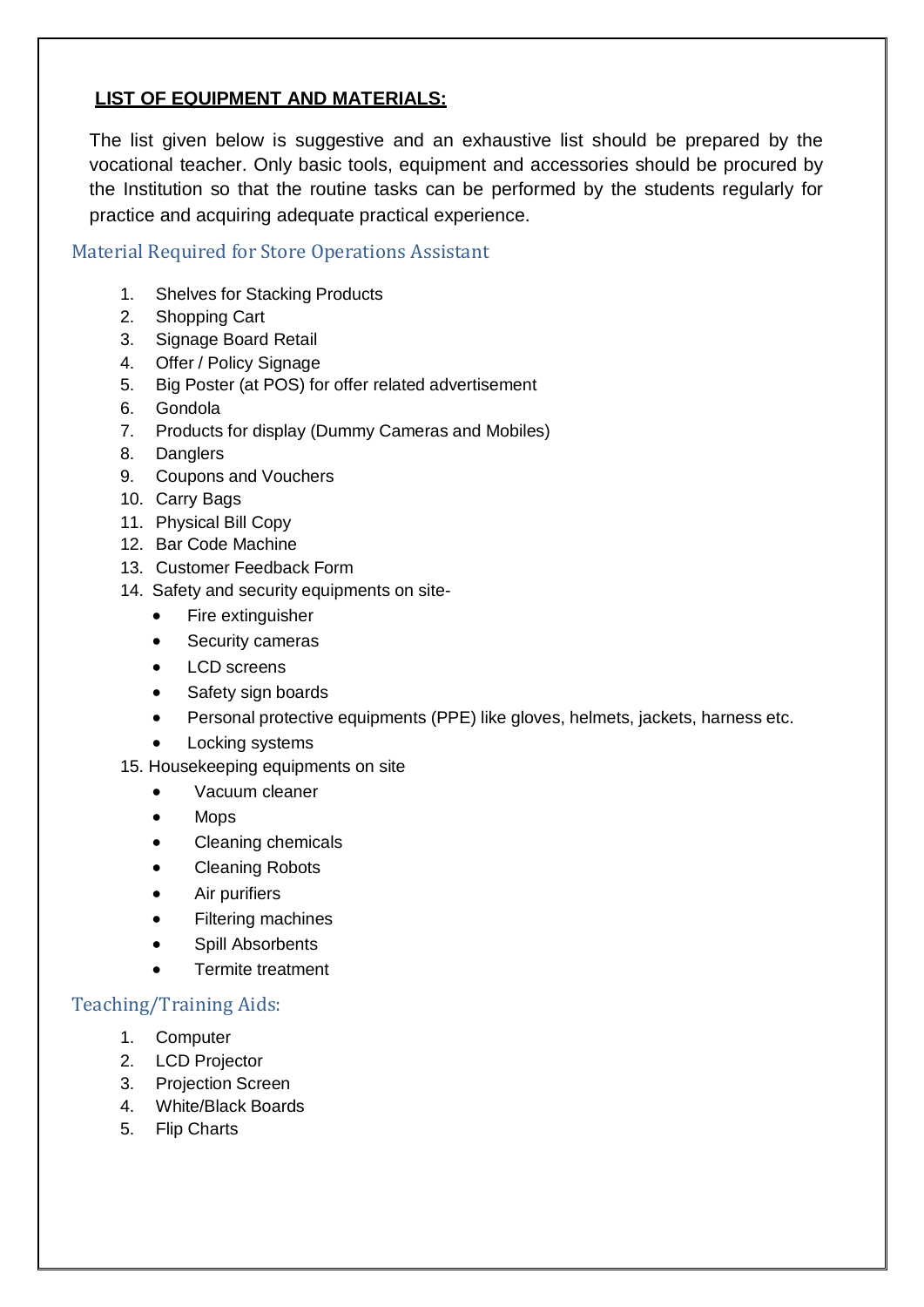### **CAREER OPPORTUNITIES:**

**Retail is the sector which provides huge career opportunities to all age group of people irrespective of qualification, gender, race and religion. Following career opportunities are available in this field. Students can make their career in any field based on their interest and suitability.**

- $\triangleright$  Supply chain management
- $\triangleright$  Visual Merchandising
- $\triangleright$  Category Management
- $\triangleright$  Store operation
- $\triangleright$  Mall Management
- $\triangleright$  Inventory Management

## **VERTICAL MOBILITY:**

At BBA/B.Com level, students may start their career as a business executive and they can reach at managerial level over the period of time. For the career progression , following career options are available in retail field.

- $\triangleright$  Retail sales executive
- $\triangleright$  Visual merchandising executive
- $\triangleright$  Retail account executive
- $\triangleright$  Store operation executive
- $\triangleright$  Executive (Logistics and supply chain).
- $\triangleright$  Executive (Inventory management)

### **CURRICULUM:**

**This course is a planned sequence of instructions consisting of Units meant for developing employability and Skills competencies of students of Class XI and XII opting for Skills subject along with other subjects**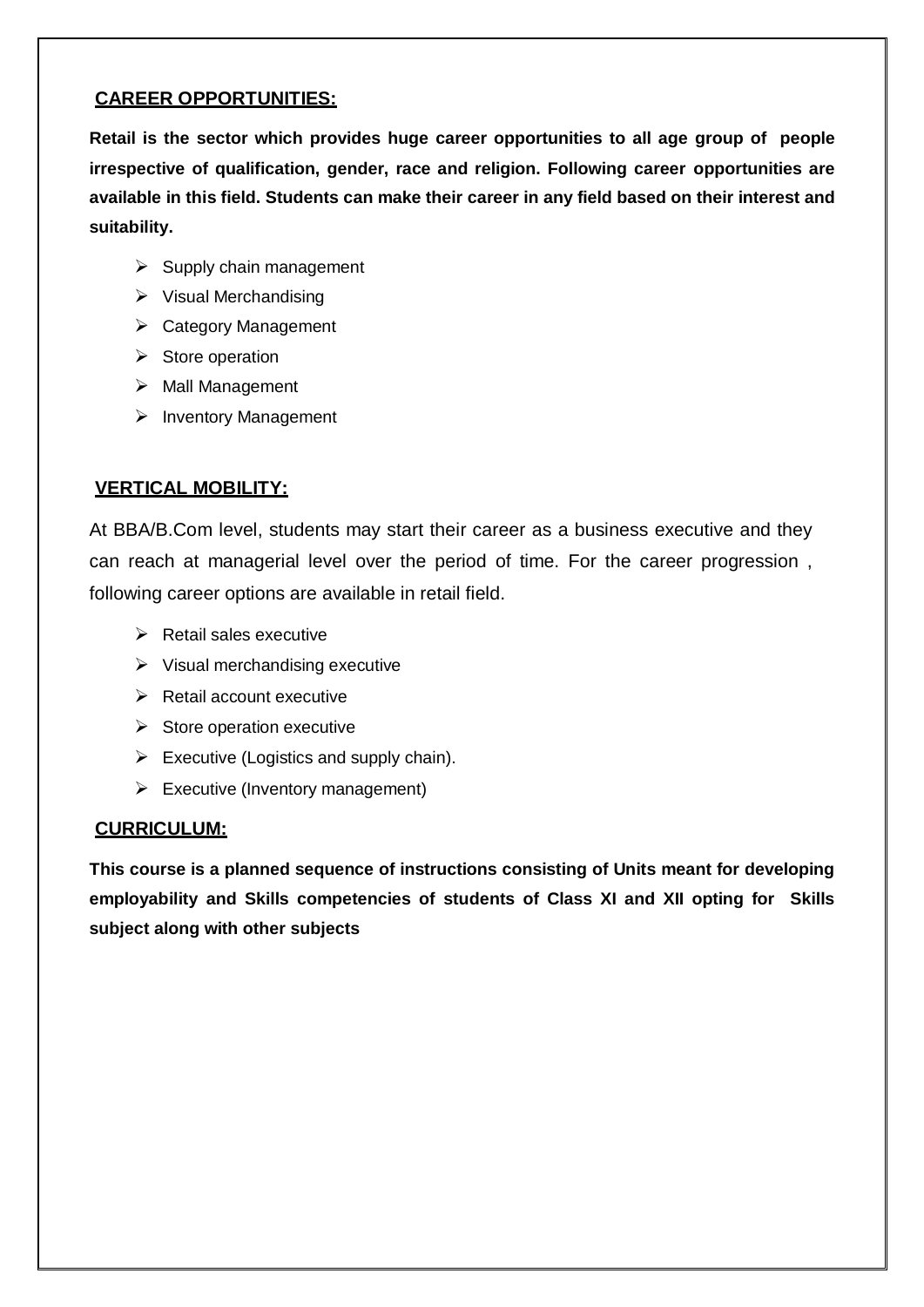# RETAIL XI (SUBJECT CODE 801)

**Total Marks: 100 (Theory-60 + Practical-40)**

|                     | <b>UNITS</b>                                                       | <b>NO. OF HOURS</b><br>for Theory and<br><b>Practical</b> | <b>MAX. MARKS</b><br>for Theory<br>and Practical |
|---------------------|--------------------------------------------------------------------|-----------------------------------------------------------|--------------------------------------------------|
|                     | <b>Employability Skills</b>                                        |                                                           |                                                  |
|                     | Unit 1: Communication Skills-III                                   | 13                                                        | $\overline{2}$                                   |
|                     | Unit 2: Self-Management Skills-III                                 | 07                                                        | $\overline{2}$                                   |
| Part A              | Unit 3 : ICT Skills-III                                            | 13                                                        | $\overline{2}$                                   |
|                     | Unit 4: Entrepreneurial Skills-III                                 | 10                                                        | $\overline{2}$                                   |
|                     | Unit 5 : Green Skills-III                                          | 07                                                        | $\overline{2}$                                   |
|                     | <b>Total</b>                                                       | 50                                                        | 10                                               |
|                     | <b>Subject Specific Skills</b>                                     |                                                           |                                                  |
|                     | Unit 1: Fundamentals of Retailing                                  | 23                                                        | $\overline{7}$                                   |
|                     | Unit 2: Process of Credit Application                              | 22                                                        | $\overline{7}$                                   |
| <u>ന</u><br>Part    | Unit 3: Mechanism for Customers to Choose<br><b>Right Products</b> | 25                                                        | 11                                               |
|                     | Unit 4: Specialist Support to Customers                            | 25                                                        | 13                                               |
|                     | Unit 5: Health and Safety Management                               | 25                                                        | 12                                               |
|                     | <b>Total</b>                                                       | 120                                                       | 50                                               |
| $\mathbf C$<br>Part | <b>Practical Work</b>                                              |                                                           |                                                  |
|                     | Project                                                            |                                                           | 10                                               |
|                     | Viva                                                               |                                                           | 05                                               |
|                     | <b>Practical File</b>                                              | 90                                                        | 15                                               |
|                     | Demonstration of skill competency via Lab<br><b>Activities</b>     |                                                           | 10                                               |
|                     | <b>Total</b>                                                       | 90                                                        | 40                                               |
|                     | <b>GRAND TOTAL</b>                                                 | 260                                                       | 100                                              |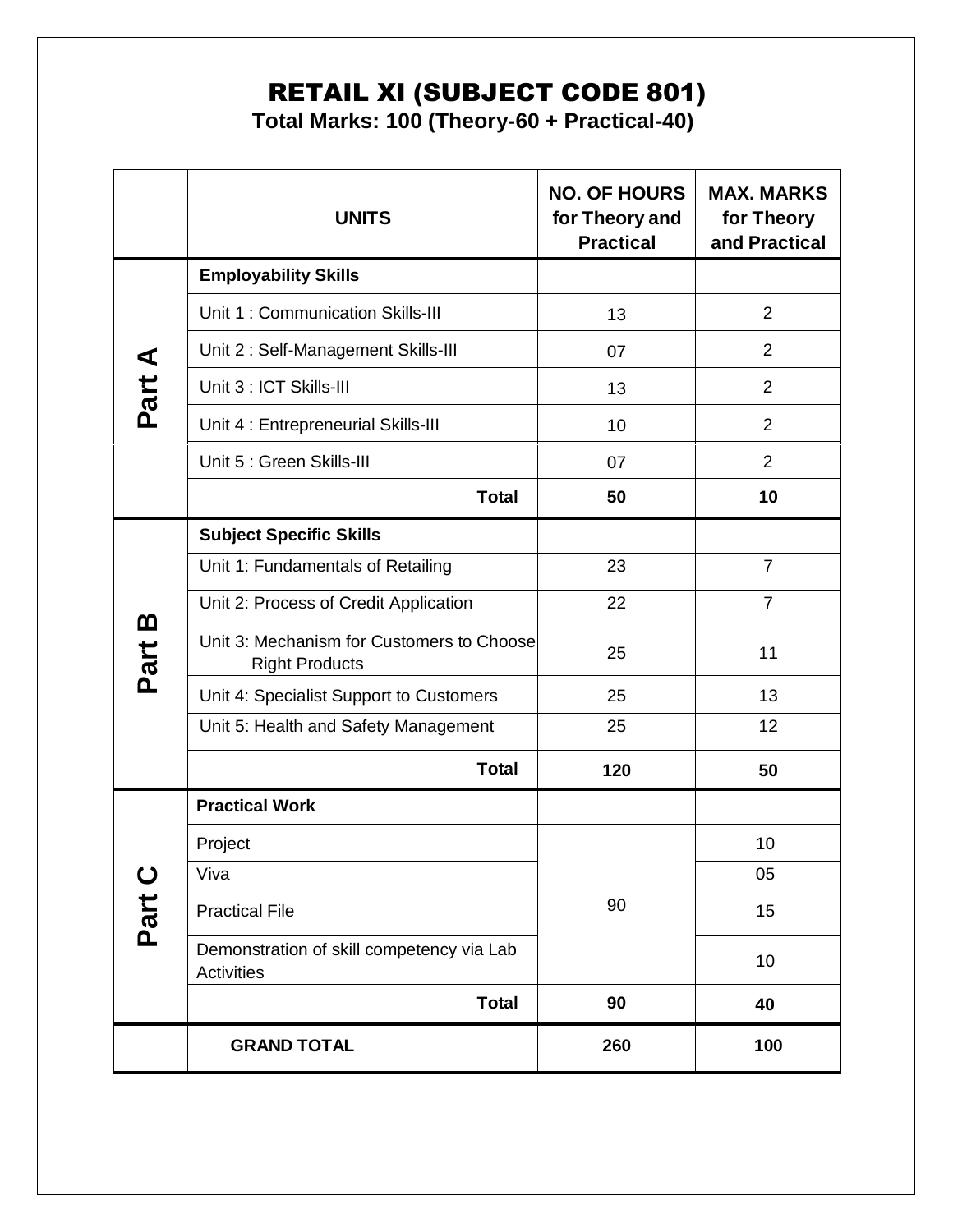# RETAIL XII (SUBJECT CODE 801)

**Total Marks: 100 (Theory-60 + Practical-40)**

|                     | <b>UNITS</b>                                                   | <b>NO. OF HOURS</b><br>for Theory and<br><b>Practical</b> | <b>MAX. MARKS</b><br>for Theory<br>and Practical |
|---------------------|----------------------------------------------------------------|-----------------------------------------------------------|--------------------------------------------------|
|                     | <b>Employability Skills</b>                                    |                                                           |                                                  |
|                     | Unit 1: Communication Skills-IV*                               | 13                                                        | $\blacksquare$                                   |
| Part A              | Unit 2 : Self-Management Skills- IV                            | 07                                                        | 3                                                |
|                     | Unit 3 : ICT Skills- IV                                        | 13                                                        | 3                                                |
|                     | Unit 4 : Entrepreneurial Skills- IV                            | 10                                                        | $\overline{4}$                                   |
|                     | Unit 5 : Green Skills- IV*                                     | 07                                                        |                                                  |
|                     | <b>Total</b>                                                   | 50                                                        | 10                                               |
|                     | <b>Subject Specific Skills</b>                                 |                                                           |                                                  |
| <u>ന</u>            | Unit-1: Display of Product & Satisfy customer<br><b>Needs</b>  | 12                                                        | 6                                                |
|                     | Unit-2: Non- Store Retiling                                    | 13                                                        | 6                                                |
| Part                | Unit-3: Retail Point - of Sale: An Overview                    | 35                                                        | 13                                               |
|                     | Unit-4: Billing and Accounting                                 | 35                                                        | 13                                               |
|                     | Unit-5: Investor Handling                                      | 25                                                        | 12                                               |
|                     | <b>Total</b>                                                   | 120                                                       | 50                                               |
|                     | <b>Practical Work</b>                                          |                                                           |                                                  |
| $\mathbf C$<br>Part | Project                                                        |                                                           | 10                                               |
|                     | Viva                                                           |                                                           | 05                                               |
|                     | <b>Practical File</b>                                          | 90                                                        | 15                                               |
|                     | Demonstration of skill competency via Lab<br><b>Activities</b> |                                                           | 10                                               |
|                     | <b>Total</b>                                                   | 90                                                        | 40                                               |
|                     | <b>GRAND TOTAL</b>                                             | 260                                                       | 100                                              |

**Note: \* marked units are to be assessed through Internal Assessment/ Student Activities. They are not to be assessed in Theory Exams**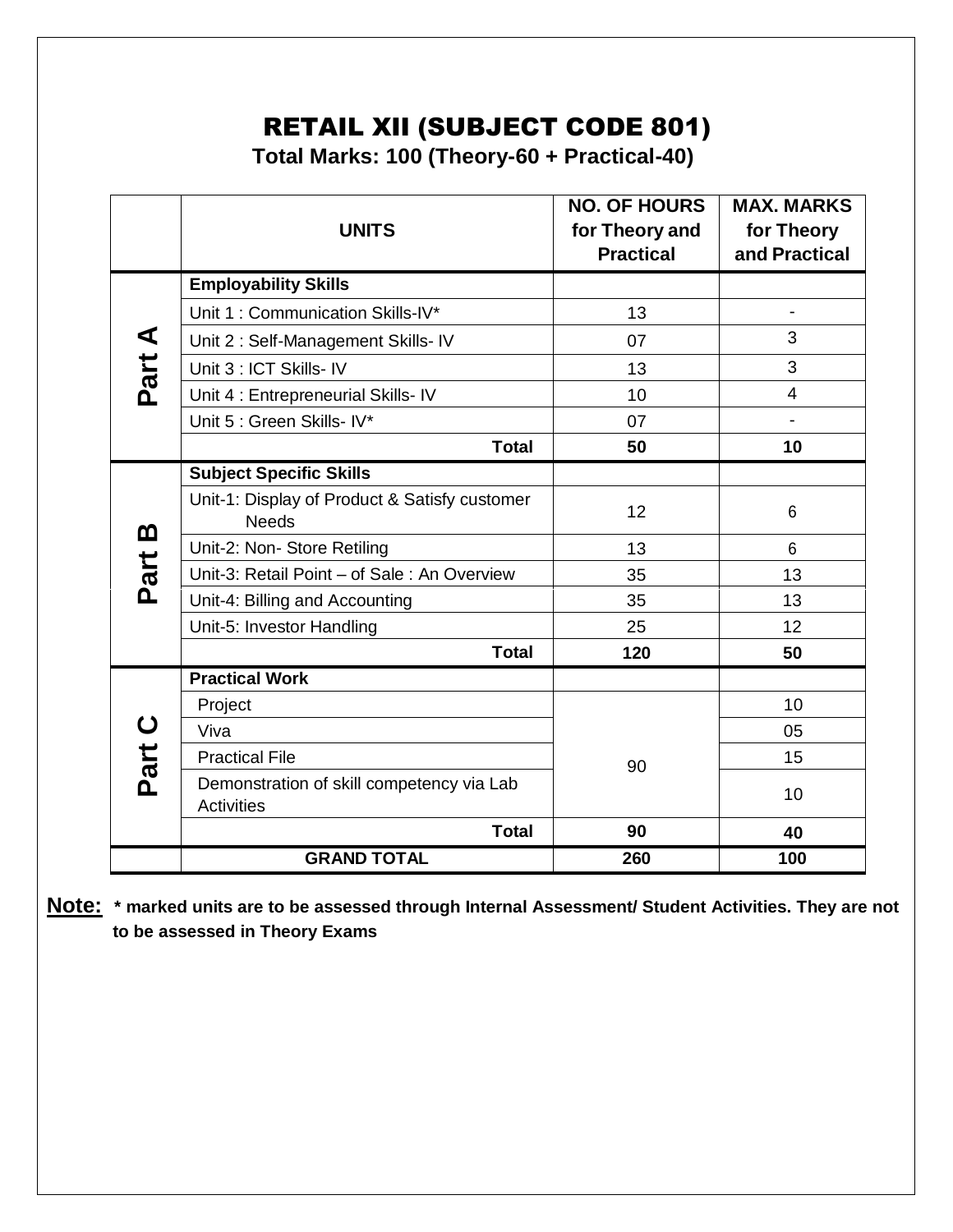#### **DETAILED CURRICULUM/TOPICS:**

#### **Part-A: EMPLOYABILITY SKILLS**

| <b>S. No.</b> | <b>Units</b>                                               | <b>Duration in</b><br><b>Hours</b> |
|---------------|------------------------------------------------------------|------------------------------------|
| 1.            | Unit 1: Communication Skills-IV*                           | 13                                 |
| 2.            | Unit 2: Self-management Skills-IV                          | 07                                 |
| 3.            | Unit 3: Information and Communication Technology Skills-IV | 13                                 |
| 4.            | Unit 4: Entrepreneurial Skills-IV                          | 10                                 |
| 5.            | Unit 5: Green Skills-IV*                                   | 07                                 |
|               | <b>TOTAL DURATION</b>                                      | 50                                 |

 **Note: \* marked units are to be assessed through Internal Assessment/ Student Activities. They are not to be assessed in Theory Exams** 

**Detailed Curriculum/ Topics to be covered under Part A: Employability Skills can be downloaded from CBSE website**.

#### **Part-B – SUBJECT SPECIFIC SKILLS**

| <b>S. No.</b> | <b>Units</b>                                        | <b>Duration in</b><br><b>Hours</b> |
|---------------|-----------------------------------------------------|------------------------------------|
| 1.            | Unit-1: Display of Product & Satisfy customer Needs | 12                                 |
| 2.            | Unit-2: Non- Store Retiling                         | 13                                 |
| 3.            | Unit-3: Retail Point – of Sale: An Overview         | 35                                 |
| 4.            | Unit-4: Billing and Accounting                      | 35                                 |
| 5.            | Unit-5: Investor Handling                           | 25                                 |
|               | <b>TOTAL DURATION</b>                               | 120                                |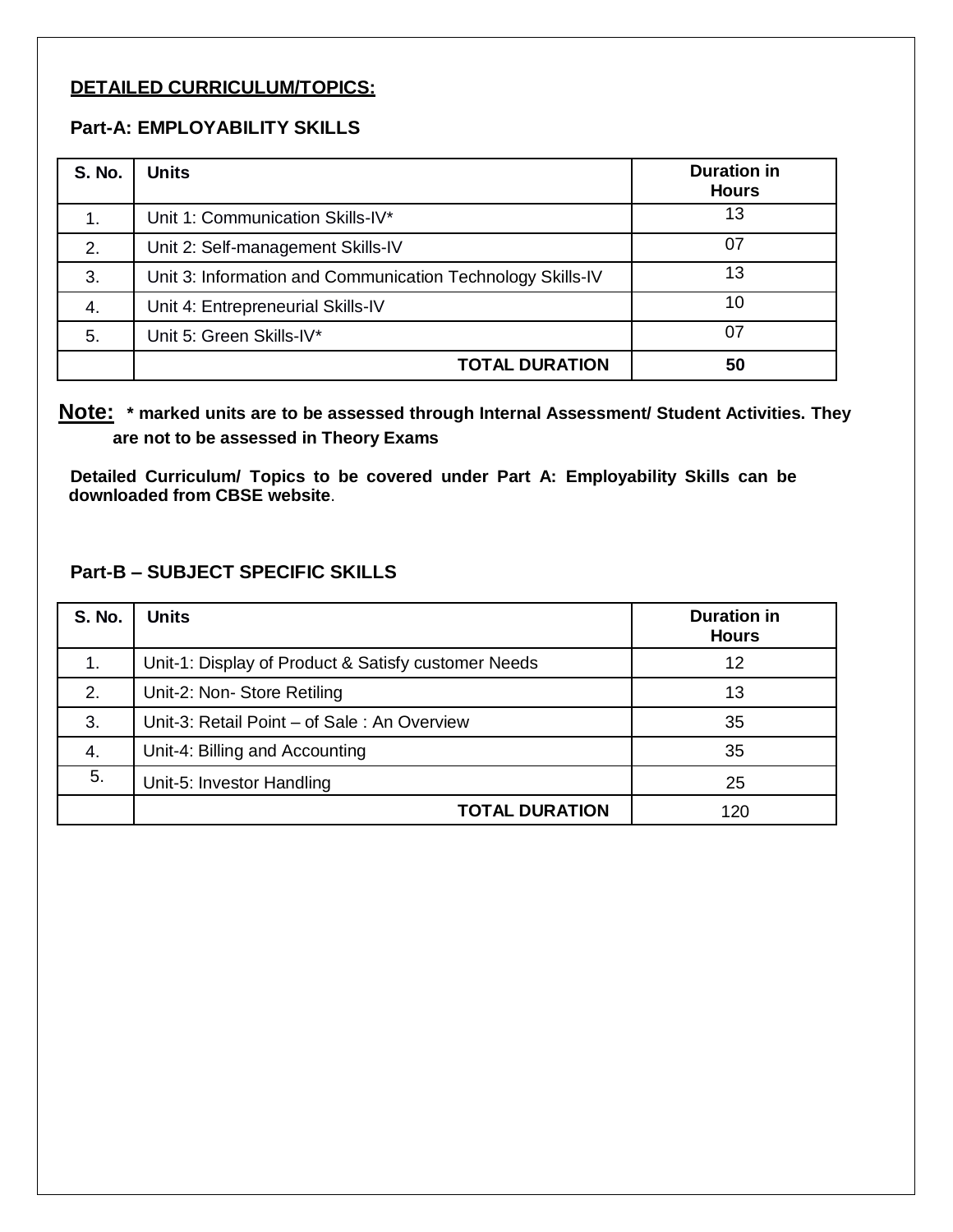| <b>UNIT</b>                                                        | <b>SUB-UNIT</b>                                                                                 | <b>SESSION/ ACTIVITY/ PRACTICAL</b>                                                                                                                                                                                                                                                                                                                                               |
|--------------------------------------------------------------------|-------------------------------------------------------------------------------------------------|-----------------------------------------------------------------------------------------------------------------------------------------------------------------------------------------------------------------------------------------------------------------------------------------------------------------------------------------------------------------------------------|
| 1.Displayof<br>products and<br>satisfy<br><b>Customer</b><br>needs | 1.1 Display of products<br>and satisfy customer<br>needs                                        | <b>Session</b> 1: Display of products and satisfy customer<br>needs<br>Organize the display of products at the Retail<br>$\bullet$<br>store<br><b>Establishing Customer needs</b>                                                                                                                                                                                                 |
|                                                                    | 1.2 Sale and Delivery of<br>Products                                                            | Session2: Sale and Delivery of Products<br>Processing the sale of Products<br>Delivery of Products to Customers                                                                                                                                                                                                                                                                   |
|                                                                    | 1.3 Maintenance of Store<br>Area &Communicate<br><b>Effectively with</b><br><b>Stakeholders</b> | <b>Session3: Maintenance of Store Areas</b><br>&Communicate Effectively with Stakeholders<br>Maintenance and Cleaning of store area<br>Communicate effectively with Stakeholders<br>Activity: Visit to a hyper market and observe<br>what are the communication methods using to<br>effectively communication with stakeholders                                                   |
|                                                                    | 1.4 Duties and<br>Responsibilities of Sales<br>Supervisor                                       | <b>Session4: Duties And Responsibilities of Sales</b><br>Supervisor<br>Identify the functions of Sales Supervisor<br>Describe the duties and responsibilities of<br><b>Sales Supervisor</b>                                                                                                                                                                                       |
| 2.Non -Store<br><b>Retailing</b>                                   | 2.1 E- Retailing Logistics                                                                      | <b>Session1: E- Retailing Logistics</b><br>Explain the meaning, advantages and<br>shortcomings of e-retailing<br>Identify relevance of e-retailing resources,<br>information & communication technology<br>Identify success factors for e-retailing                                                                                                                               |
|                                                                    | 2.2 E-Marketing                                                                                 | Session2: E- Marketing<br>Discuss the concept of e-marketing<br>State importance, advantages and<br>shortcomings of e-marketing<br>Differentiate e-marketing and traditional<br>marketing                                                                                                                                                                                         |
|                                                                    | 2.3 Telemarketing                                                                               | <b>Session3: Telemarketing</b><br>Discuss the concept, advantages and<br>shortcomings of Telemarketing<br>Identify the various telemarketing<br>technologies<br>Categorize the telemarketing activities<br><b>Activity: Make a collage on different</b><br>companies or apps that promote E-marketing<br>or Telemarketing                                                         |
|                                                                    | <b>2.4 Internet Business</b>                                                                    | <b>Session4: Internet Business</b><br>Apprise the concept of internet business and<br>its objectives<br>Identify internet business subsets<br>Discuss various issues on internet business<br>Activity: Make a brief report on impact of ICT on<br><b>Educational services</b><br>*Note : To be accessed in prostigal only. No question shall be schod from this portion in Theory |

**\*Note :- To be assessed in practical only. No question shall be asked from this portion in Theory Exams.**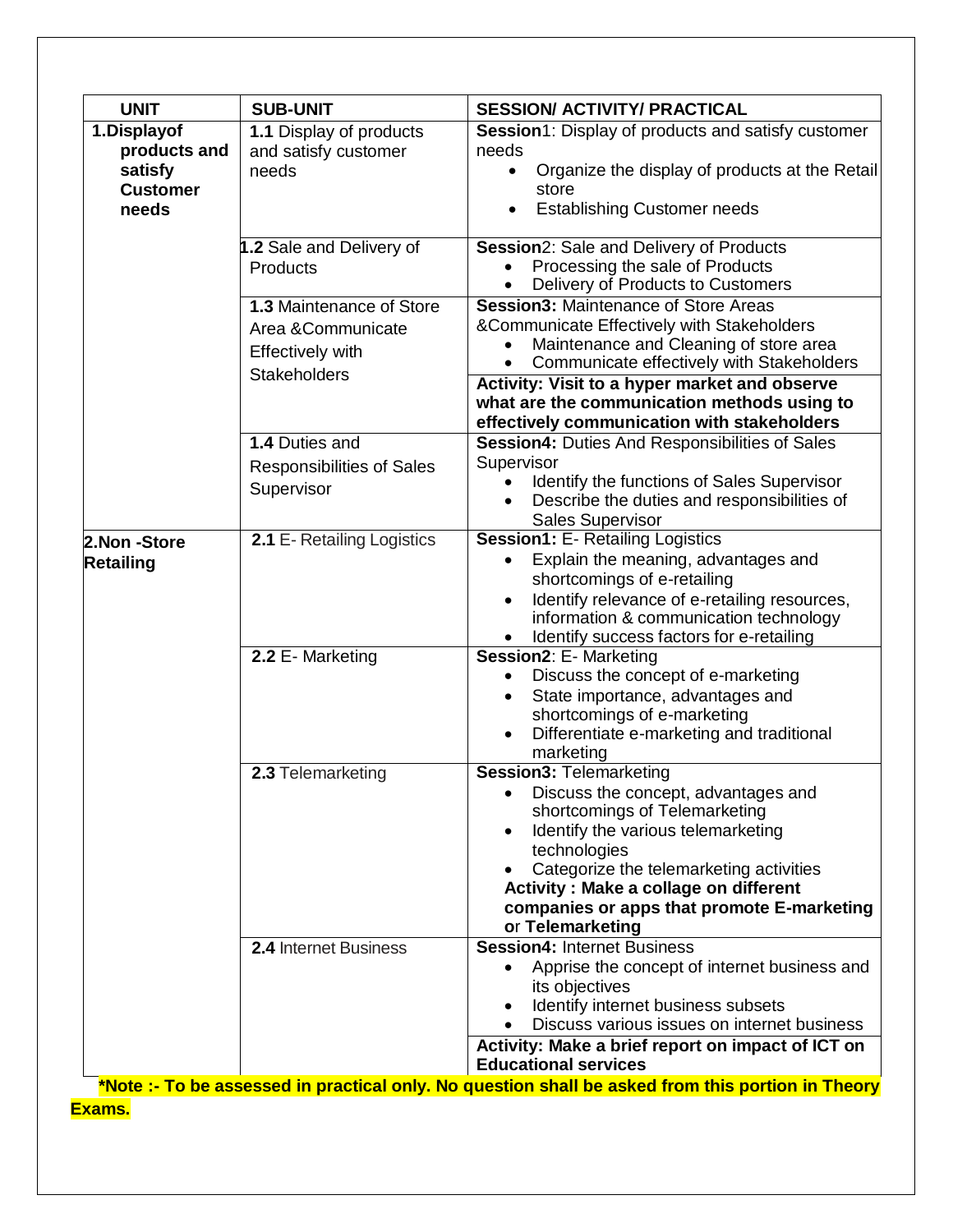| <b>UNIT</b>                                     | <b>SUB-UNIT</b>               | <b>SESSION/ ACTIVITY/ PRACTICAL</b>                                                      |
|-------------------------------------------------|-------------------------------|------------------------------------------------------------------------------------------|
| 3. Retail Point-Of-<br><b>Sale: An Overview</b> | 3.1 Introduction              | <b>Session1:</b> Understanding Components of point of<br>sale                            |
|                                                 | 3.2 Process of Point -of Sale | Session2: Understanding the Process of Point -Of-<br>Sale                                |
|                                                 | 3.3 POS Marketing             | Session3: Learning Point-of-Sale Marketing                                               |
|                                                 |                               | Activity: Make a chart on the components used<br>in POS system                           |
| 4. Billing and                                  | 4.1 Billing Procedure         | <b>Session1: Billing Procedure</b>                                                       |
| <b>Accounting</b>                               |                               | Describe the basic Understanding &                                                       |
| <b>Procedures in</b>                            |                               | <b>Competencies for billing Personnel</b>                                                |
| <b>Retailing</b>                                |                               | Handle the various modes of payments<br>during billing process                           |
|                                                 | 4.2 Fundamentals of           | <b>Session2: Fundamentals of Accounting</b>                                              |
|                                                 | Accounting                    | Understand the objectives, characteristics and                                           |
|                                                 |                               | types of accounting                                                                      |
|                                                 |                               | Analyse the applicability of the accounting<br>principles and explain the advantages and |
|                                                 |                               | limitations of accounting                                                                |
|                                                 | 4.3 Journal, Ledger and       | <b>Session3: Journal, Ledger and subsidiary books</b>                                    |
|                                                 | subsidiary books*             | <b>Describe the features, contents of Journal</b>                                        |
|                                                 |                               | <b>Explain how to posting the entries in the</b>                                         |
|                                                 |                               | ledger and what are the formalities                                                      |
|                                                 |                               | followed for preparation ledger<br><b>Classify the subsidiary books and explain</b>      |
|                                                 |                               | how to prepare them                                                                      |
|                                                 |                               | Explain the types of cash book and how to                                                |
|                                                 |                               | prepare different cash books                                                             |
|                                                 |                               | <b>Describe the features of Bank</b>                                                     |
|                                                 |                               | reconciliation statement and explain the<br>procedure for recon ciliated the cash and    |
|                                                 |                               | pass books                                                                               |

**\*Note :- To be assessed in practical only. No question shall be asked from this portion in Theory Exams.**